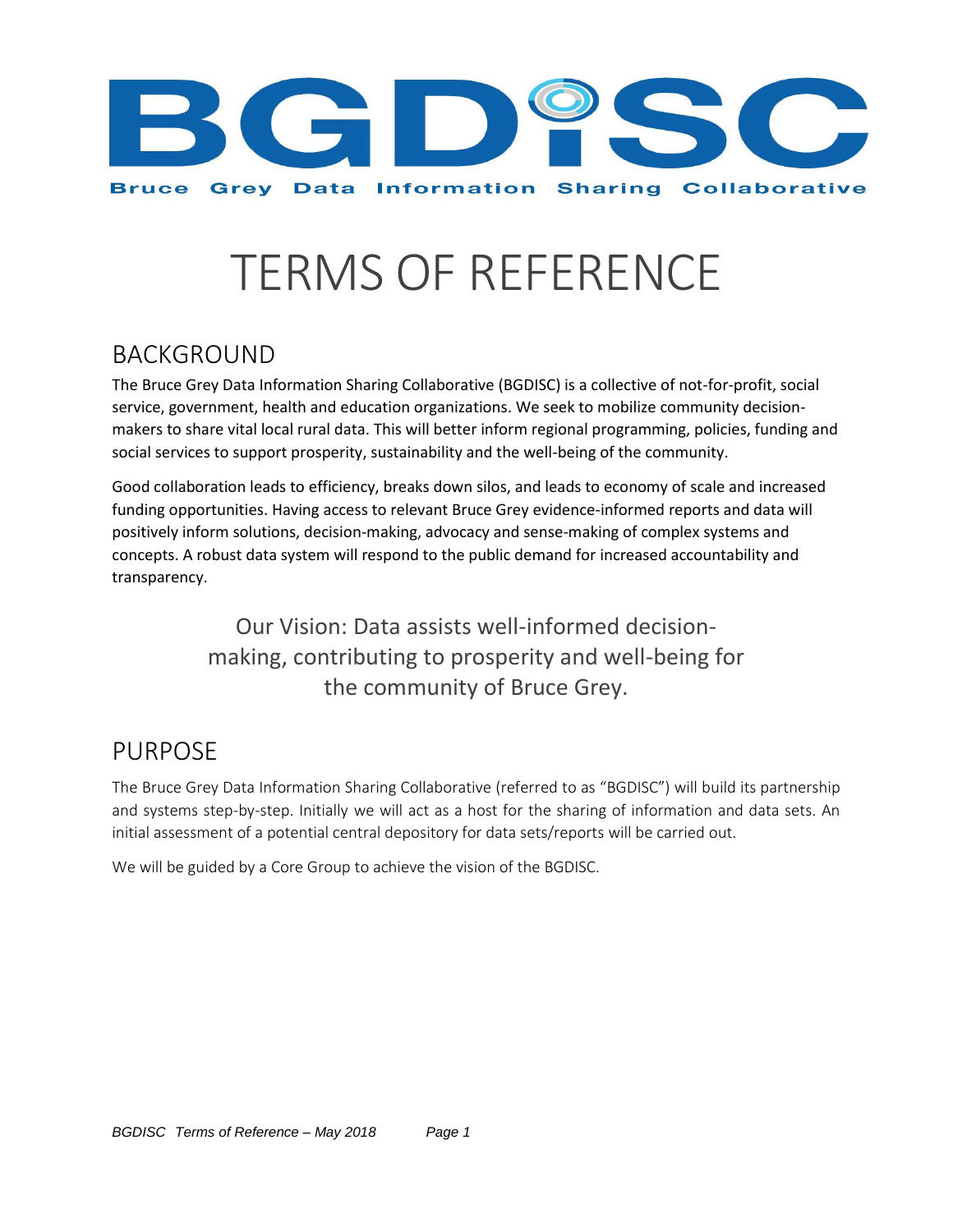

The purpose of BGDISC will be carried out through the following **Guiding Principles**:

### GUIDING PRINCIPLES

- **•** Cross-sectoral
	- o Working across many sectors; and building, strengthening and sustaining intersectoral partnerships in the BGDISC.
- Sustainable
	- o Partners design a BGDISC that is capable of being supported and maintained over time.
- Relevant for Bruce Grey
	- o Data and information that is relevant to the work we do in Bruce and Grey counties.
- Responsible/Benefits analysis
	- o Seeking positive benefits in the purpose of sharing data and information.
- Evidence-informed
	- o Distilling and disseminating the best available evidence from research, context and experience, and using that evidence to inform and improve practice and policy.
- Contributes to capacity building
	- o Developing and strengthening the skills, abilities, processes and resources of organizations in the BGDISC.
- Facilitates leverage
	- o Partners contribute financial and human resources to the BGDISC, build upon resources to access additional resources; and build partnerships through established relationships.
- Clear communications
	- o Effective communication that facilitates information sharing between BGDISC partners and contributes to the success of the BGDISC.
	- o Two-way communication and process where each partner takes responsibility for their engagement in the BGDISC.
- Expanding access to data and information
	- o Contributing to the purpose of the BGDISC to ensure access and transparency.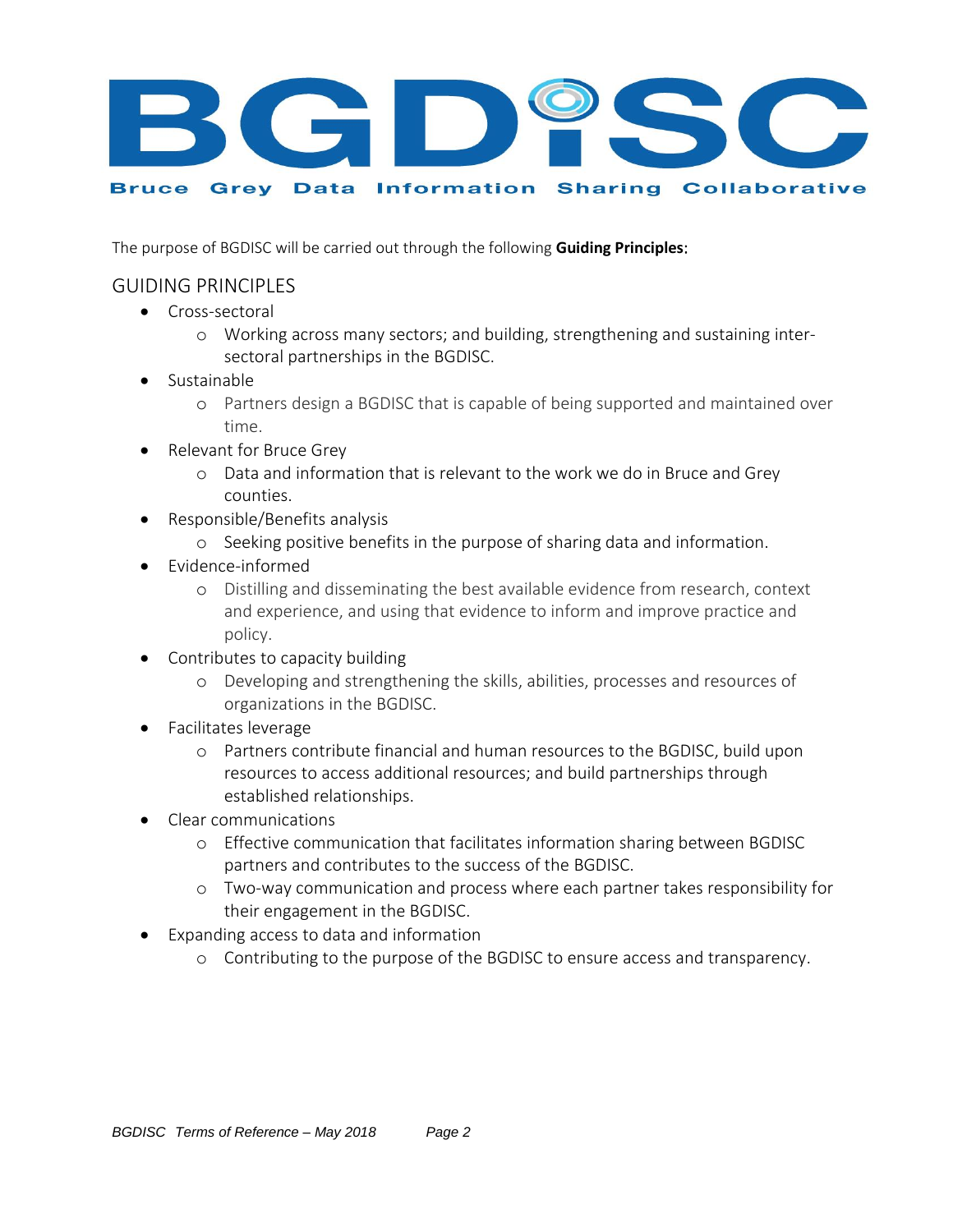

# WORKING RELATIONS

BGDISC is made up of various working relationships and roles – Core Group, Stakeholders' Group and Lead Agency. However, all members shall support the vision, mission and guiding principles of the BGDISC. All Members shall contribute evidence informed data or reports.

### **LEADERSHIP**

### CORE GROUP

Organizations or individuals who are interested in being actively involved in the functioning and development of a collective data BGDISC for Bruce Grey.

- Members will adhere to the Terms of Reference, Shared Information/Data Agreement and End Use License Agreement.
- Members are part of the Healthy Communities Partnership, Grey Bruce Children's Alliance or other regional planning groups.
- Members will convene and attend meetings regularly.
- Members will prepare the agenda for BGDISC meetings, facilitate meetings and ensure that they address the priorities and work plan of the BGDISC.
- A spokespersons for BGDISC will be designated from the Core Group, unless otherwise determined.
- Members will serve as BGDISC liaisons with municipal/provincial governments and with other external stakeholders.
- Members will share information both within their organization and/or with external partners.
- Members will participate in working groups, when required.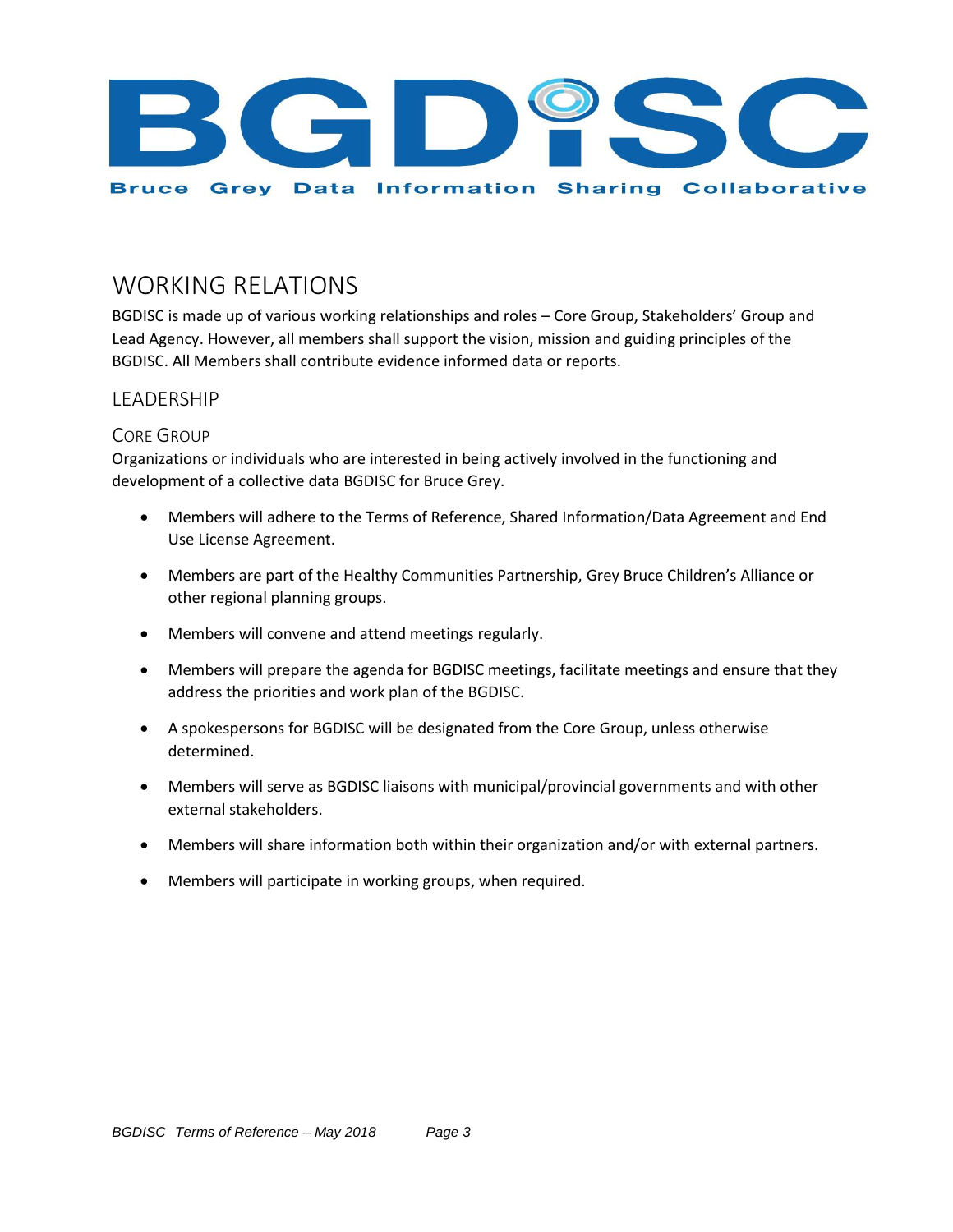

### STAKEHOLDERS' GROUP

Organizations or individuals who want to be frequently consulted and given opportunities to provide indepth feedback. Some organizations or individuals will only provide some sort of support and input; or who want to be informed of the progress of the initiatives but not directly involved in the work.

- Members will adhere to the Terms of Reference, Shared Information/Data Agreement and End Use License Agreement.
- Members will attend meetings and participate in discussions, when possible.
- Members will share information within their organization and/or external partners, when possible.
- Members will attend community events, answer surveys and provide input online.
- Members will receive meeting minutes and newsletters to be kept informed of opportunities.

#### LEAD AGENCY

The Lead Agency is a critical backbone organization and member of the Core Group. The Lead Agency will act as the lead for the BGDISC and advise the BGDISC of any requests for membership

- The Lead Agency shall facilitate meetings and support the Core Group to implement the Action Plan.
- The Lead Agency shall act as a point of contact for unauthorized use of data and misrepresentation of data.
- BGDISC members are responsible to report to the Lead Agency any unauthorized use of data.
- The Lead Agency will report to BGDISC any issues/concerns arising to management of BGDISC.
- The Lead Agency will be the Signing Authority.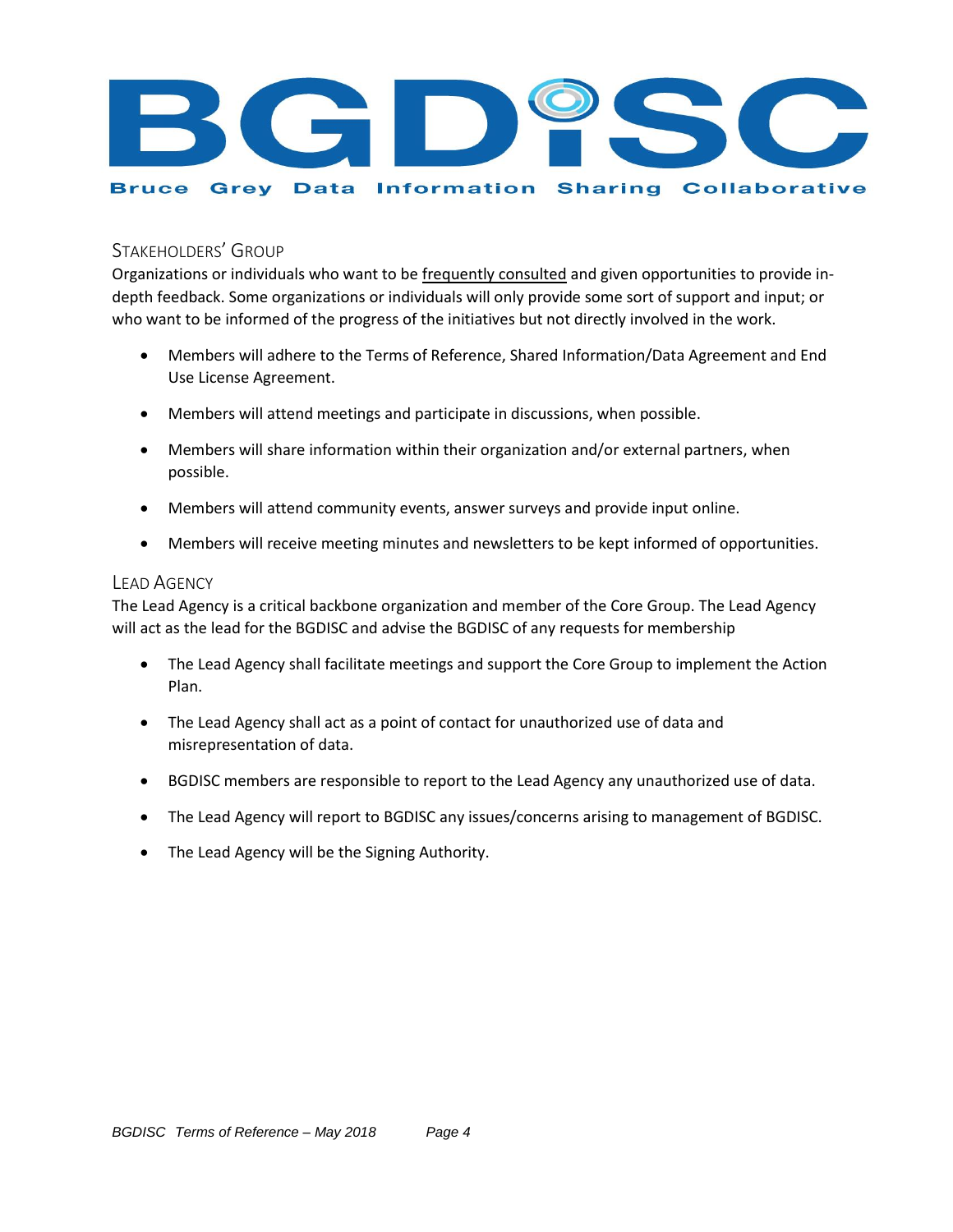

# CONFIDENTIALITY

All BGDISC members are required to maintain confidentiality with respect to BGDISC related discussions to which the member has access to by virtue of membership in the BGDISC. Members agree to respect the confidentiality of the discussions.

Members of the Core Group will abide by confidentiality protocols in the event that information of a personal and private nature (related to staff or BGDISC initiatives) is disclosed.

# INTELLECTUAL PROPERTY

All reports used, created or produced under this Terms of Reference/Agreements shall remain the property of the originating organization and the BGDISC.

BGDISC acknowledges that all shared information and/or data products are shared on an "as is" basis. The BGDISC is not liable for any defect, errors or omissions in the data or information supplied by third party data analysts to BGDISC. The BGDISC is not responsible for the quality of the data or information.

# BGDISC MEMBERSHIP

BGDISC consists of representatives from various sectors that have access to relevant Bruce Grey evidence informed reports and data that will positively inform solutions, decision-making, advocacy and sense-making of complex systems and concepts.

- All Members may propose new Members to the Core Group for review and BGDISC for approval.
- The Core Group shall approve membership.
- All members must comply with all Information/Data Sharing and End Use License Agreements, once developed.

A complete list of the Core Group and BGDISC membership is attached (Appendix 1).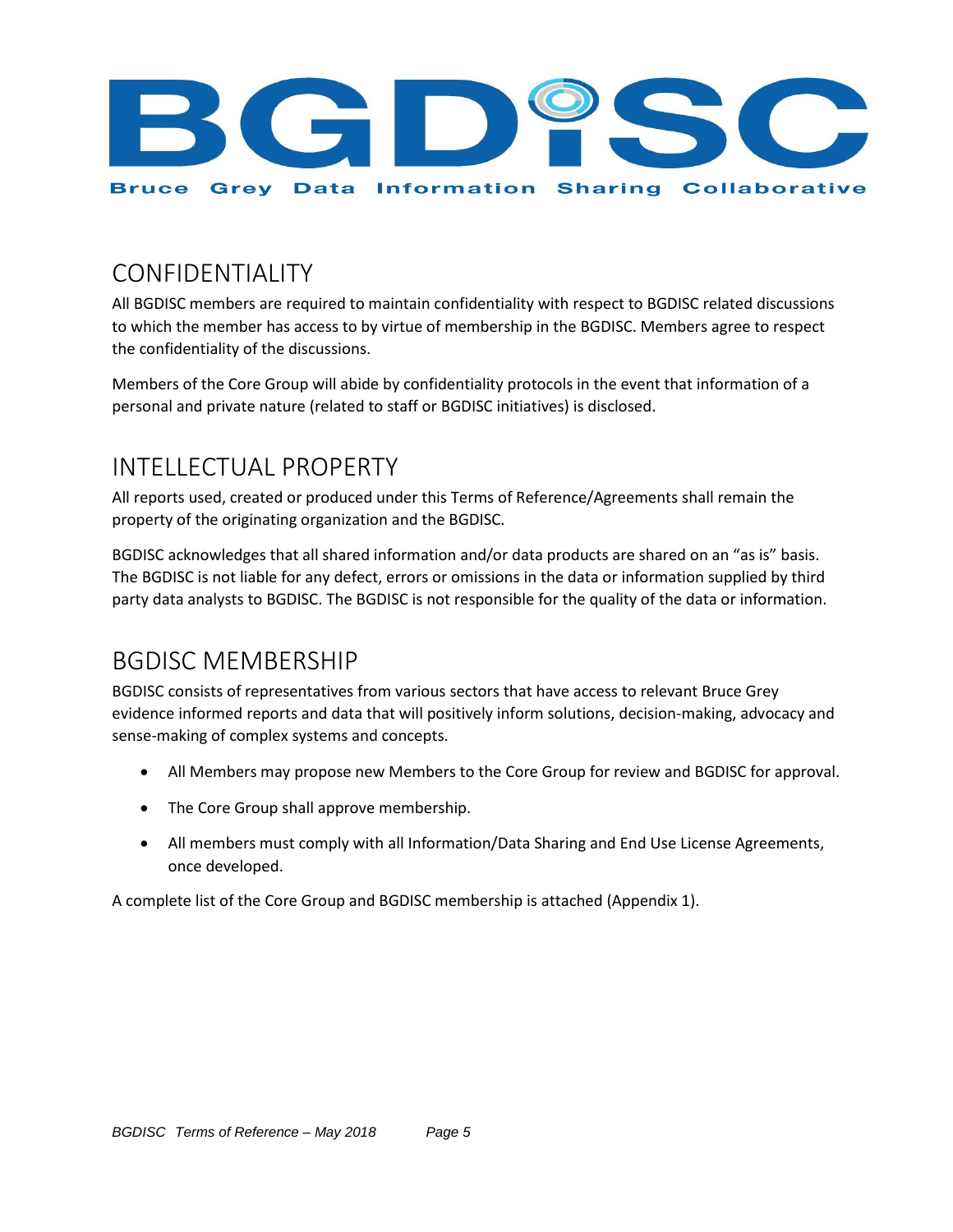

### MEETINGS

The BGDISC will meet on a monthly basis or at the call of the Core Group.

Minutes are taken at each meeting of the BGDISC. The Core Group is responsible for reviewing and editing the minutes and approving the agenda of BGDISC meetings.

Minutes are intended to be informational and thus will reflect the fullness of discussions held at the meeting. As well, the minutes will capture attendance/regrets, decisions made and future action to be taken. The minutes are intended for public dissemination. The meeting minutes and agenda are distributed to members by email.

DECISION-MAKING Decision-making will be made by general consensus.

### COMMUNICATION

BGDISC shall establish mechanisms for sharing information with and seeking input from its members.

BGDISC may establish Ad Hoc working groups in order to address specific, time-limited tasks and projects.

### CONFLICT OF INTEREST GUIDELINES

Whenever a BGDISC member has a personal interest in the same subject matter as BGDISC, a conflict of interest arises. A conflict of interest must be disclosed to the BGDISC.

Failure to disclose and take measures to avoid a conflict of interest may result in a BGDISC member being asked to leave the meeting and further conflict may result in the BGDISC member being asked to step down from the BGDISC permanently.

### REVIEW OF TERMS OF REFERENCE

The Terms of Reference will be reviewed annually. Subject to approval by BGDISC, the terms may be altered to reflect changing needs and priorities.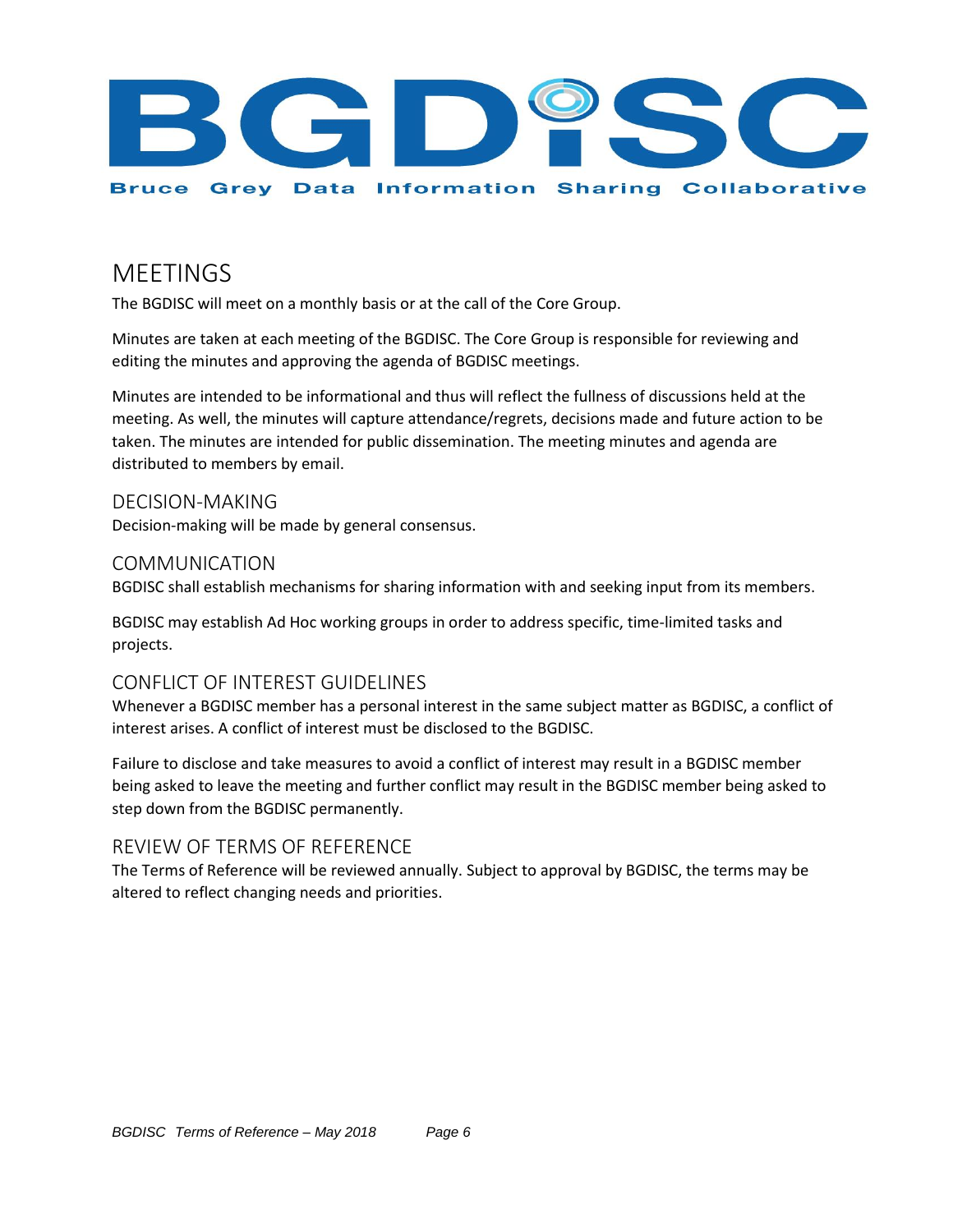

# APPENDIX 1: BRUCE GREY DATA INFORMATION SHARING BGDISC (BGDISC) MEMBERS

### NOVEMBER 2017

### CORE GROUP (STEERING COMMITTEE)

- **•** Grey County
- Bruce County
- Community Foundation Bruce Grey
- Grey Bruce Health Unit
- United Way Bruce Grey
- **•** Bruce Grey Children's Alliance
- Four County Labour Market Planning Board (Lead Agency)

### STAKEHOLDERS GROUP

### BRUCE GREY CHILDREN'S ALLIANCE MEMBERS

Grey Bruce Children's Alliance is a membership organization dedicated to identifying community needs and supporting collective action that improves the well-being of children and youth in Grey Bruce.

- Together we promote fairness in the distribution of resources and local access to services.
- Together we collect data to identify and publish trends to advocate for better services.
- Together we strengthen linkages and integrate planning with other Grey Bruce networks and groups.

For more information go to[: www.greybrucechildrensalliance.ca](http://www.greybrucechildrensalliance.ca/)

HEALTHY COMMUNITIES PARTNERSHIP MEMBERS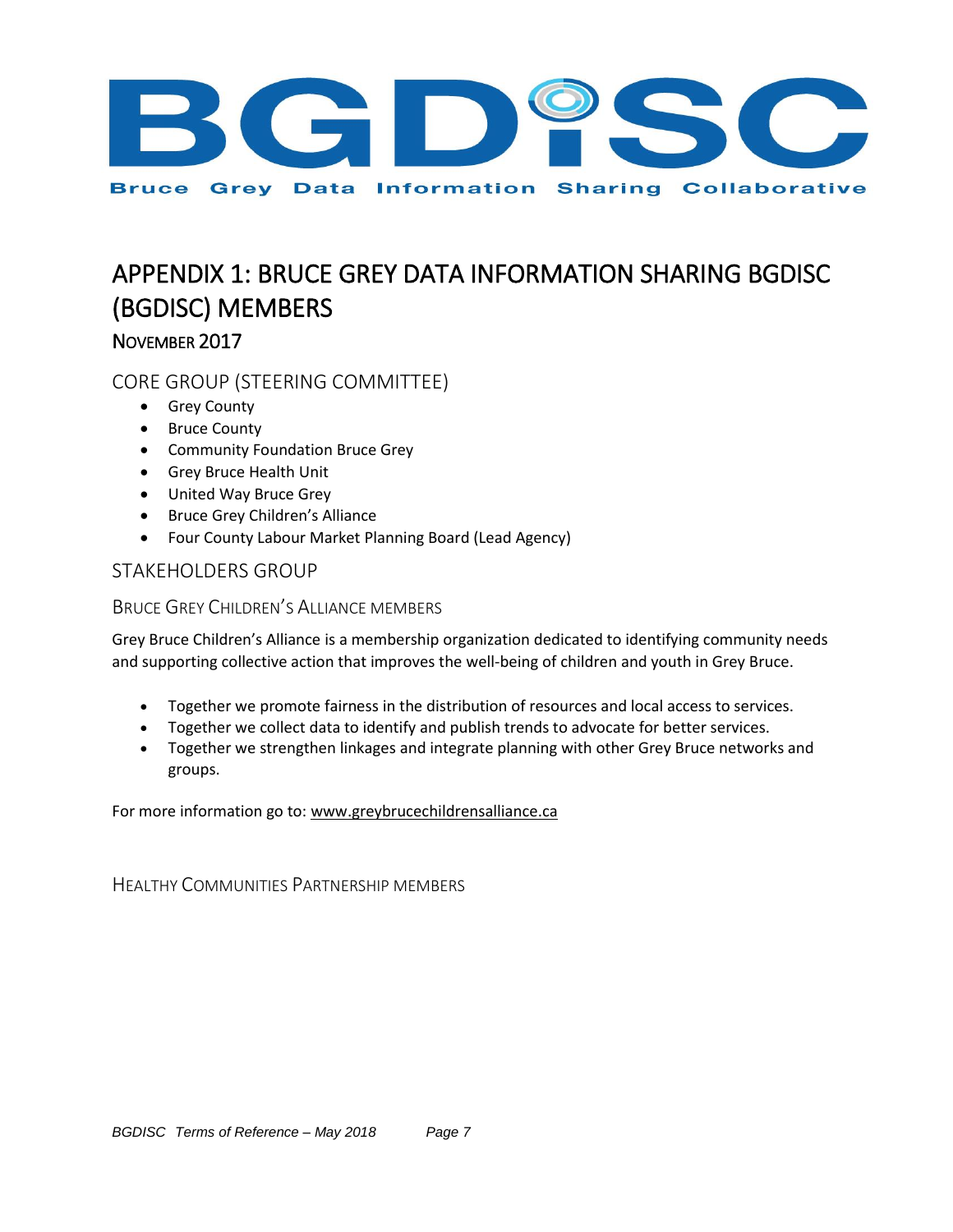

OPEN DATA LICENSE – BRUCE GREY DATA AND INFORMATION SHARING BGDISC

You are encouraged to use the Information that is available under this license with only a few conditions.

### USING INFORMATION UNDER THIS LICENSE:

- Use of any Information indicates your acceptance of the terms below.
- The Information Provider grants you a worldwide, royalty-free, perpetual, non-exclusive license to use the Information, including for commercial purposes, subject to the terms below.

### YOU ARE FREE TO:

 Copy, modify, publish, translate, adapt, distribute or otherwise use the Information in any medium, mode or format for any lawful purpose.

### YOU MUST, WHERE YOU DO ANY OF THE ABOVE:

- Acknowledge the source of the Information by including any attribution statement specified by the Information Provider(s) and, where possible, provide a link to this license.
- If the Information Provider does not provide a specific attribution statement, or if you are using Information from several information providers and multiple attributions are not practical for your product or application, you must use the following attribution statement:

"Contains information licensed under the Bruce Grey Data and Information Sharing BGDISC's Open Data License."

The terms of this license are important and if you fail to comply with any of them, the rights granted to you under this license, or any similar license granted by the Information Provider, will end automatically.

### EXEMPTIONS

This license does not grant you any right to use:

- Personal Information (as specified under the Municipal Freedom of Information and Protection of Privacy Act, R.S.O. 1990 (MFIPPA));
- third party rights the Information Provider is not authorized to license;
- the names, crests, logos, or other official symbols of the Information Provider; and
- Information subject to other intellectual property rights, including patents, trade-marks and official marks.